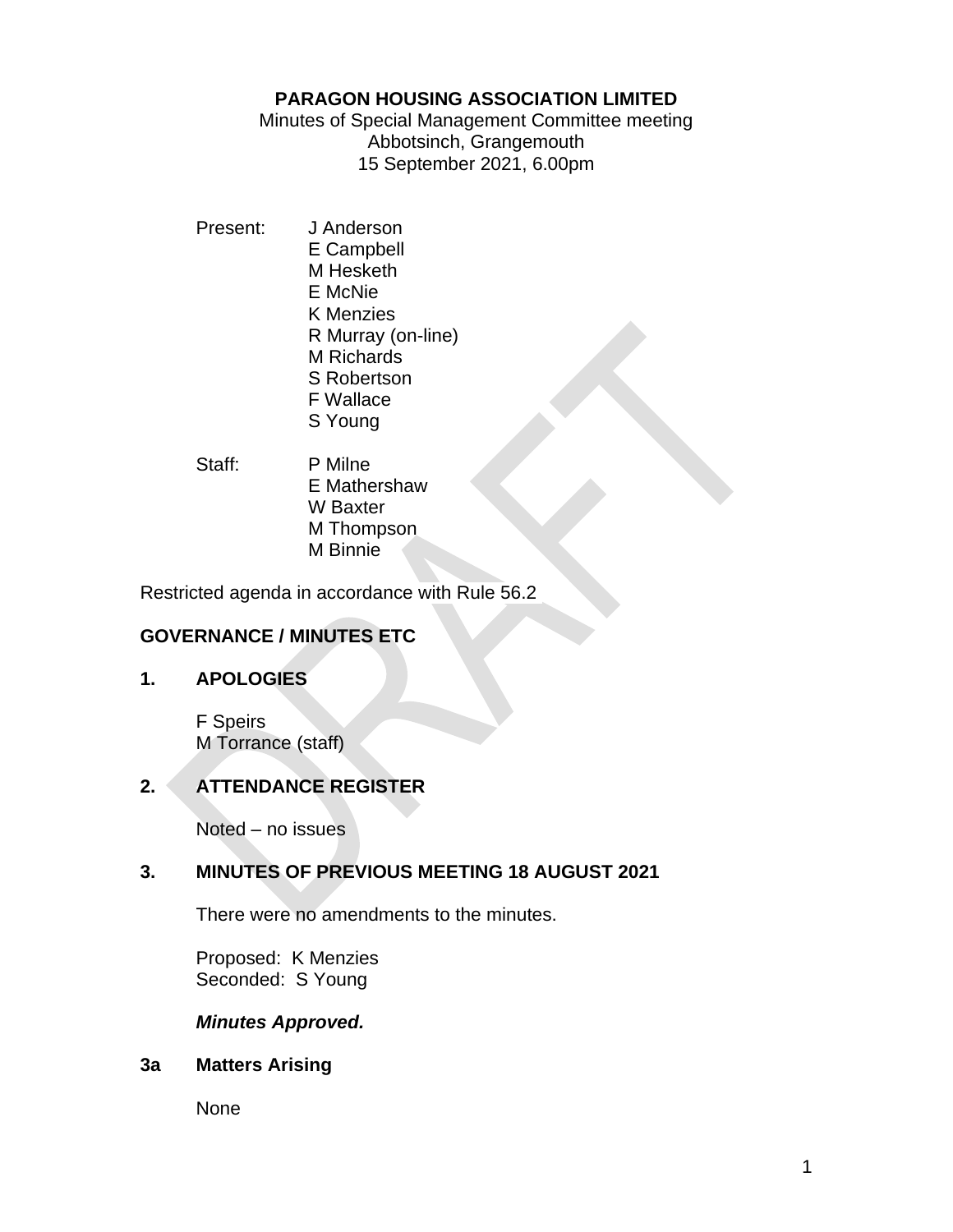### **4 BUSINESS ITEMS**

#### **4a AGM Brief and Election Arrangements**

The arrangements remain the same as discussed and agreed at the previous meeting.

### **4b SHR Audited Financial Statement (AFS) Return 2020/21**

The return was provided to members in advance of the meeting.

The return is due to be submitted to the SHR by the 30<sup>th</sup> September.

There were no questions.

### *Committee members approve the AFS return to the SHR.*

### **4c TPT Financial Assessment Questionnaire**

The questionnaire was provided to members in advance of the meeting.

It was noted the Association is classed as low risk.

The return is due to be submitted to the Pension Trust by the  $24<sup>th</sup>$ September.

*Committee members approve the questionnaire for submission to the Pension Trust.*

### **4d OSCR Return**

The return was provided to members in advance of the meeting.

The return is due to be submitted to OSCR by the 31<sup>st</sup> December 2021.

### *Committee members approve the OSCR return.*

### **4e FCA Return**

The return was provided to members in advance of the meeting.

The return has to be signed by the Secretary.

### *Committee members approve the FCA return.*